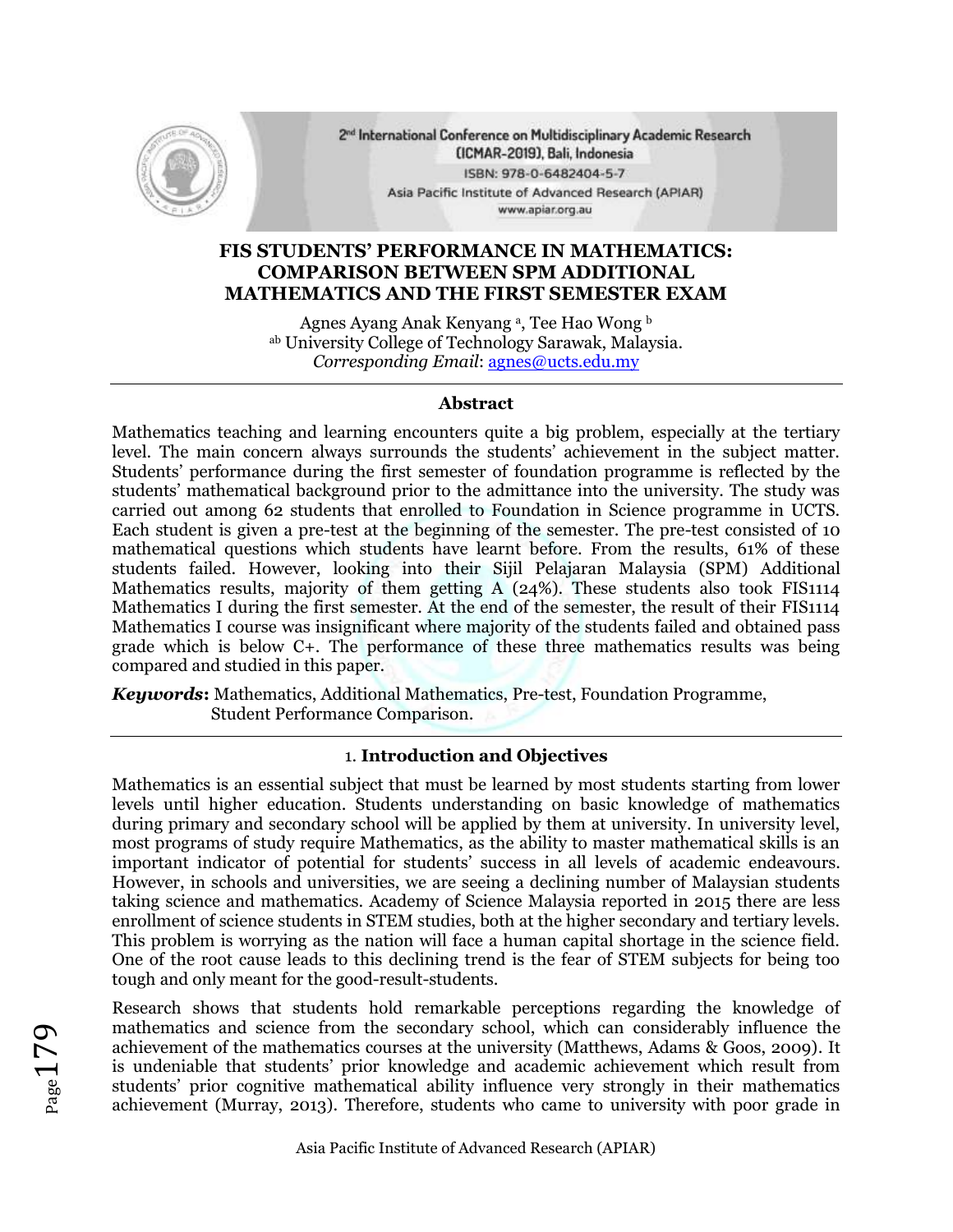Mathematics will have difficulty to master the subject even when they are facing easy topics within the subject.

Under Foundation in Science programme in School of Foundation Studies, University College of Technology Sarawak (UCTS), there are three mathematics courses that are compulsory for the students to take throughout one year of foundation programme. The courses are FIS1114 Mathematics I, FIS1124 Mathematics II and FIS1134 Mathematics III. The content of each course are shown in Table 1 below.

| Course                  | Content                                                                                                        |
|-------------------------|----------------------------------------------------------------------------------------------------------------|
| FIS1114 Mathematics I   | Matrices (2x2)<br>Sequence and Series<br>Function and Graphs<br>Algebra                                        |
| FIS1124 Mathematics II  | Differentiation<br>Integration<br>Trigonometry and its Application<br>Matrices (3x3)<br><b>Statistics</b>      |
| FIS1134 Mathematics III | Vectors<br>Complex Number<br>Differential Equations<br>Taylor Series and Maclaurin Series<br>Numerical Methods |

**Table 1.** Percentage of Mathematics result performance

The aim of this study is to compare the performance of students in mathematics courses throughout their one year of foundation programme. Past years' results showed high failing rate of mathematics courses. In order to improve the academic achievement of FIS students, this research serves as the starting effort to identify the problems and therefore find a solution to improve it.

# **2. Methodology**

This study started with the collection of relevant information to investigate students' mathematics performance in SPM (Sijil Pelajaran Malaysia) examination, pre-test and first semester FIS1114 Mathematics I exam. The population was targeted to the first semester Foundation in Science students in University College of Technology Sarawak which consists of 63 students enrolled in semester 1, 2018/2019 academic year.

The data were collected from both secondary and university sources. Data on students' secondary school were obtained from the student's past record. The students were asked to key in their results into student's data base system. Meanwhile, the pre-test were given to students at the beginning of the semester, upon entering into the foundation programme. There are many ways to evaluate teaching and learning process. Pre-tests can also be used as a way to measure the depth of understanding of prerequisite materials (Berry, 2008). The results of the pre-test can be used as an indicator to gauge students' ability to cope with all mathematical courses offered during the foundation programme as well engineering technology courses at the degree level. The test consisted of 10 questions written in English and took approximately 45 minutes to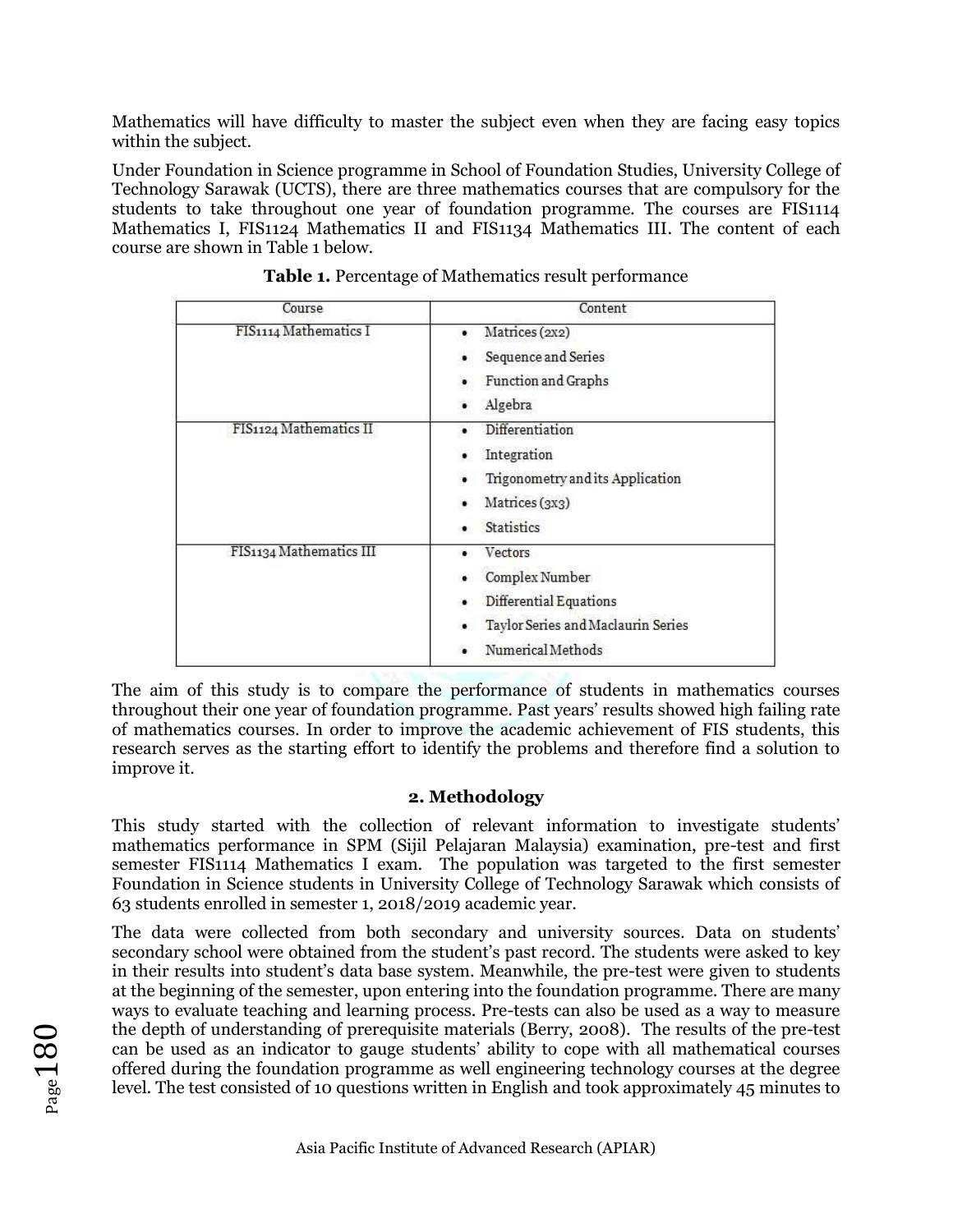complete. The questions were a combination of topics like basic algebra, trigonometry and basic calculus.

The results for SPM mathematics were taken from Additional Mathematics exam, which a compulsory subject is taken by all science streaming SPM candidates and had the strongest influence on the course marks as compared to SPM Modern Mathematics grades (Salim et al, 2017).

FIS1114 Mathematics I course on the other hand is the first out of three compulsory mathematics courses offered in Foundation in Science programme. The main course contents cover topics like algebra, sequence and series, matrices and functions. The course is taught for 14 weeks of instructions with a breakdown of 28 hours lectures and 28 hours tutorials. The course work consists of 2 assignments worth 30%, mid-semester test worths 20% and final exam worths 50%, in which altogether make up to a total of 100% of the course marks. The results used in this study was the final exam results, which is the 100% total, obtained from the university database system.

Results were analysed and compared quantitatively using percentage based on the students' performance in these three mathematical results.

## **3. Results and Discussion**

This study revealed that there is a significant difference in the performance of the students for the three mathematics results. The overall results of mathematics achievements are shown in Table 2 below.

| Grade | SPM(%)                        | Pre-Test (%) | FIS1114 (%)<br>0.00<br>8.06   |
|-------|-------------------------------|--------------|-------------------------------|
| $A+$  | 4.84<br>24.19                 | 1.61         |                               |
| А     |                               | 0.00         |                               |
| $A-$  | 12.9                          | 0.00         | 1.61                          |
| $B+$  | 14.52<br>9.68<br>0.00<br>9.68 | 1.61         | 9.68<br>12.9<br>9.68<br>19.35 |
| В     |                               | 3.23         |                               |
| $B -$ |                               | 6.45<br>6.45 |                               |
| $C+$  |                               |              |                               |
| C     | 8.06                          | 19.35        | 17.74                         |
| F     | 16.13                         | 61.29        | 20.97                         |

**Table 2.** Percentage of Mathematics result performance

As shown in Table 2 above, the highest percentage of mathematics performances for three different categories are an A grade for the SPM Additional Mathematics exam (24.19%), an E grade for the pre-test (61.29%) and an F grade for FIS1114 Mathematics I (20.97%). Based on the SPM result, we can conclude that students' prior knowledge of mathematics during secondary school are very good. It is expected that the results for pre-test showed otherwise as approximately 61% of the students failed this test (F grade). However, FIS1114 Mathematics I course still showing passing rate above 70% although approximately 21% of the students failed (F grade).

One of the reasons why these results turned out the way they were, perhaps, the nature of the SPM exam is that the two years duration of mathematics learnt during Form Four and Form Five will be tested at the end of the two years of study. During this period, students had enough

 $_{\rm Page}$ 181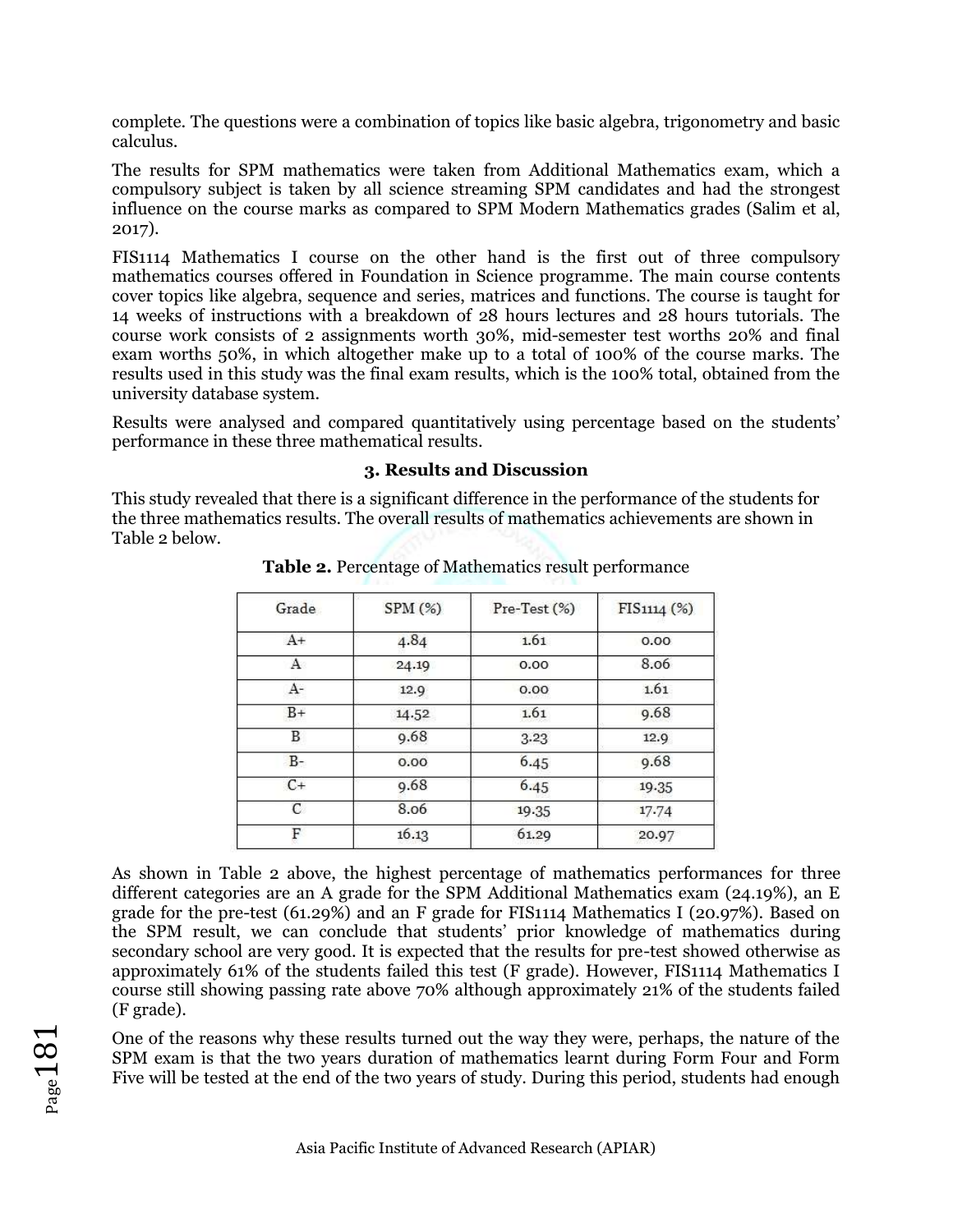time to fully understand the subject matter and would be able to make good preparation for the SPM examination.

After the SPM examination, there was approximately a five month long break before the students enrolled to foundation programme. The pre-test was carried out to see their mathematics competency in answering fundamental mathematics questions that they had learnt before. As expected, majority of them failed the test, that is, 61% obtained F grade. It is due to majority of the students had forgotten what they had learnt before, even though majority obtained A in the SPM Additional Mathematics examination.

As for FIS1114 Mathematics I, the results are not normal, especially for students that are going to enter engineering degree programme although the passing rate is above 70%. This course runs for 14 weeks with two assignments and one midterm test to help the students master the subject matter prior to the final examination. The breakdown assessments for the course is 50% coursework and 50% final examination. By the time the students sat for the final examination, the knowledge of what they have been taught should not been forgotten. According to the feedback given by the lecturer, the students showed less effort and considered tutorial is unimportant. Sometimes, students paid insufficient attention during class.



**Figure 1.** Histogram for mathematics performance comparison between SPM Additional Mathematics, pre-test and FIS1114 Mathematics I



Asia Pacific Institute of Advanced Research (APIAR)

 $_{\rm Page}$ 182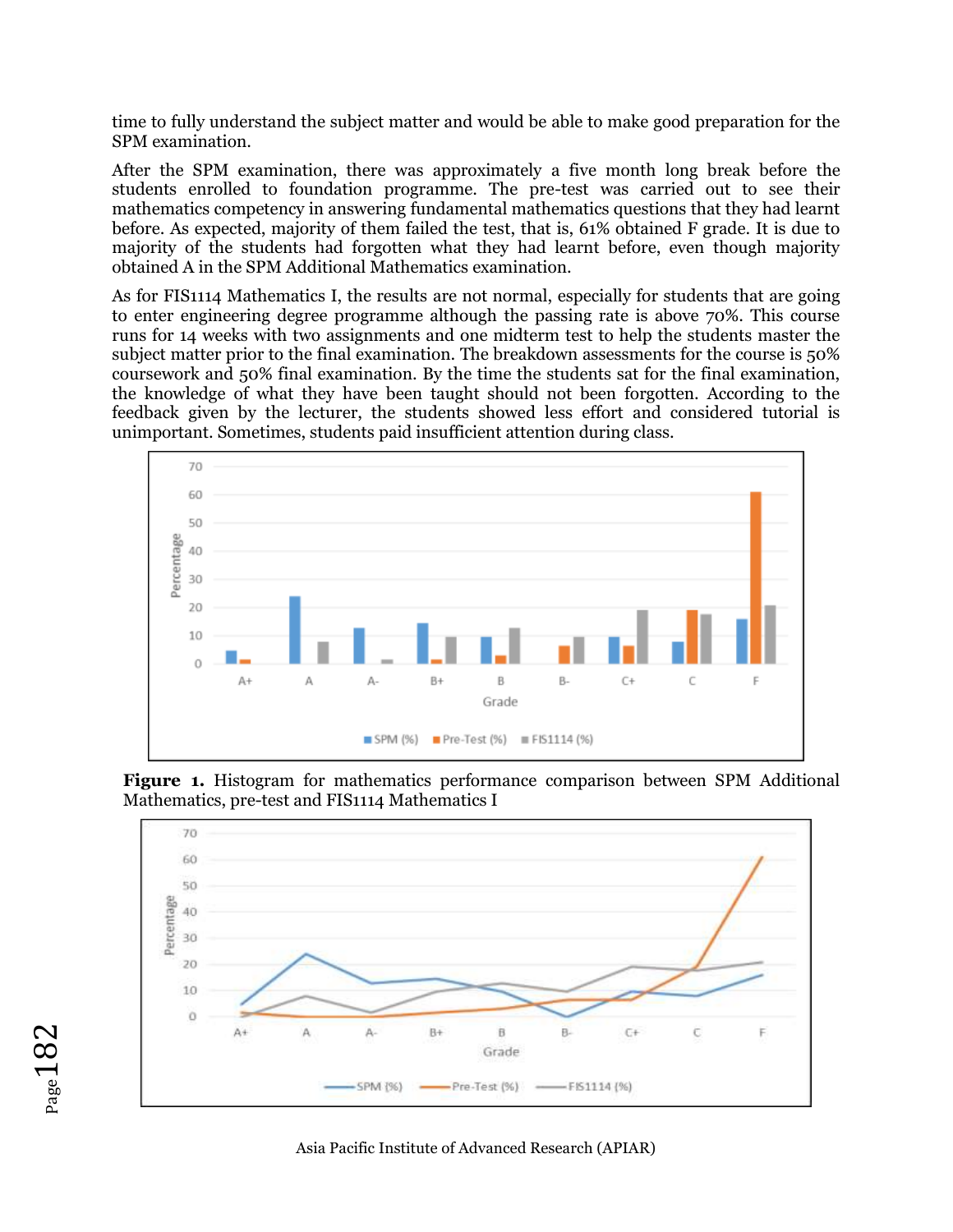**Figure 2.** Line graph for mathematics performance comparison between SPM Additional Mathematics, pre-test and FIS1114 Mathematics I

Figure 1 and Figure 2 shows the histogram and line graph of the mathematics performance in three categories respectively. The patterns show a very significant abnormalities in both pre-test and FIS1114 Mathematics I where the graph are skewed to the left.

The results also show a very significant difference between the SPM Additional Mathematics, pre-test and FIS1114 Mathematics I results. Most of the students obtained an F grade in their pre-test as well as FIS1114 Mathematics I and it was contradict to their SPM results. In SPM Additional Mathematics, most of them obtained A grade. One of the reasons was that the students were trained to answer a lot of past years' SPM questions for few months, right before the SPM examination. Their minds and memory were not being interfered by other stuff which might cause the recollection of memories of what recently taught would gone (Wixted, 2005), right before the examination.

The pre-test results were given to students upon entering the foundation programme which after students had quite a long break in between. The main reason why the majority of the students failed the pre-test is due to the lost of short term memory of the mathematical knowledge learnt before.

However, the performance results of FIS1114 Mathematics I was alarming. The results obtained at the end of the semester should show an improvement as the students were started to learn again, doing all the assignments and tutorial questions before sitting for the final examination. The process was similar to the students' preparation before sitting for SPM. Thus, most of mathematics educators at the tertiary level have always questioned the validity and the reliability of the SPM results (Tang et al, 2009).

|                    |      | Pre-Test | FIS1114 |
|--------------------|------|----------|---------|
| Mean               | 2.80 | 0.92     | 2.16    |
| Standard deviation | 1.38 | 1.21     | 1.24    |

**Table 3.** Mean and standard deviation of mathematics performance

Table 3 represents the mean and standard deviation of mathematics achievements based on SPM Additional Mathematics, pre-test and FIS1114 Mathematics I examination results. These mean and standard deviation were calculated based on the grade point score for every grade in the grading system as shown in Table 4 below. From Table 3, the mean for SPM Additional Mathematics, pre-test and FIS1114 Mathematics I examination results were 2.80, 0.92 and 2.16 respectively. For SPM Additional Mathematics results, the mean score reflected the majority of students obtained a range of B- to B grade, which is credit. The mean score of pre-test results suggested that the majority of the students failed this test because the value of the mean score would reflect F grade which is less than 2.00.

Meanwhile, the mean score of FIS1114 Mathematics I examination results suggested that the range of grade is barely C which is just pass.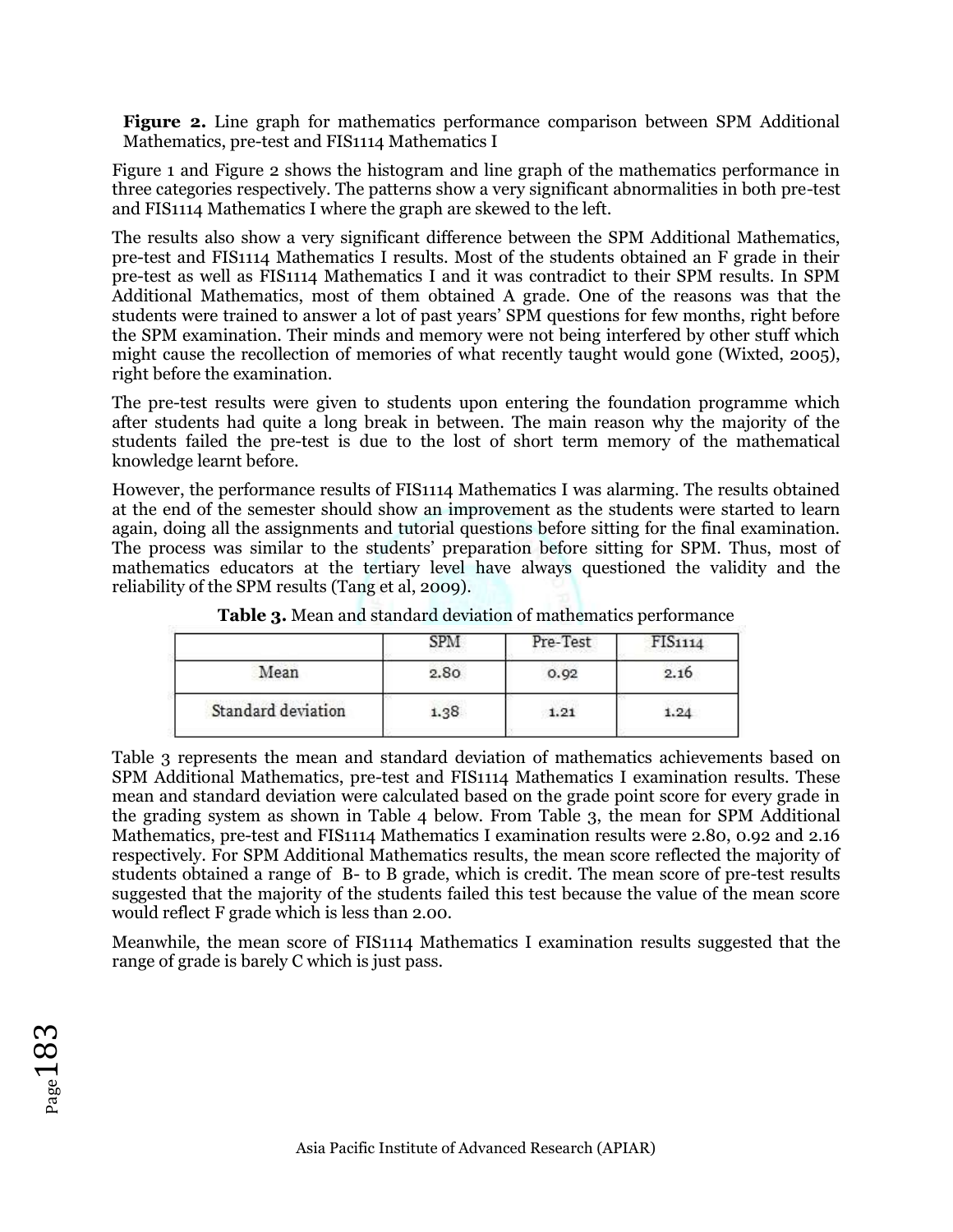| Mark       | Grade | Point Value | Status    |  |
|------------|-------|-------------|-----------|--|
| $90 - 100$ | $A+$  | 4.00        |           |  |
| $80 - 89$  | Α     | 4.00        | Excellent |  |
| $75 - 79$  | $A-$  | 3.67        |           |  |
| $70 - 74$  | $B+$  | $3-33$      | Credit    |  |
| $65 - 69$  | В     | 3.00        |           |  |
| $60 - 64$  | $B -$ | 2.67        |           |  |
| $55 - 59$  | $C+$  | 2.33        | Pass      |  |
| $50 - 54$  | C     | 2.00        |           |  |
| $0 - 49$   | F     | 0.00        | Fail      |  |

**Table 4.** Grading system used in Foundation in Science programme of UCTS

## **4. Conclusions and Recommendations**

In this paper, we just analysed and compared the data from SPM Additional Mathematics, pretest and FIS1124 Mathematics I. The conclusion at this stage of the study is still varied and inconclusive to make any conclusion on the performance of the students and the factors influencing the performance. Further investigation and data collecting is needed, especially regarding the examination grades from FIS1124 Mathematics II and FIS1134 Mathematics III that may enhance the findings of this study. These two courses will be offered in the next two semesters. The results of this study highlight the fact that most of the students are still weak in the certain topics in FIS1114 Mathematics I. An Improvement plan such as conducting a remedial mathematics course was offered to students apart from encouraging students to spend more time to do tutorial questions provided.